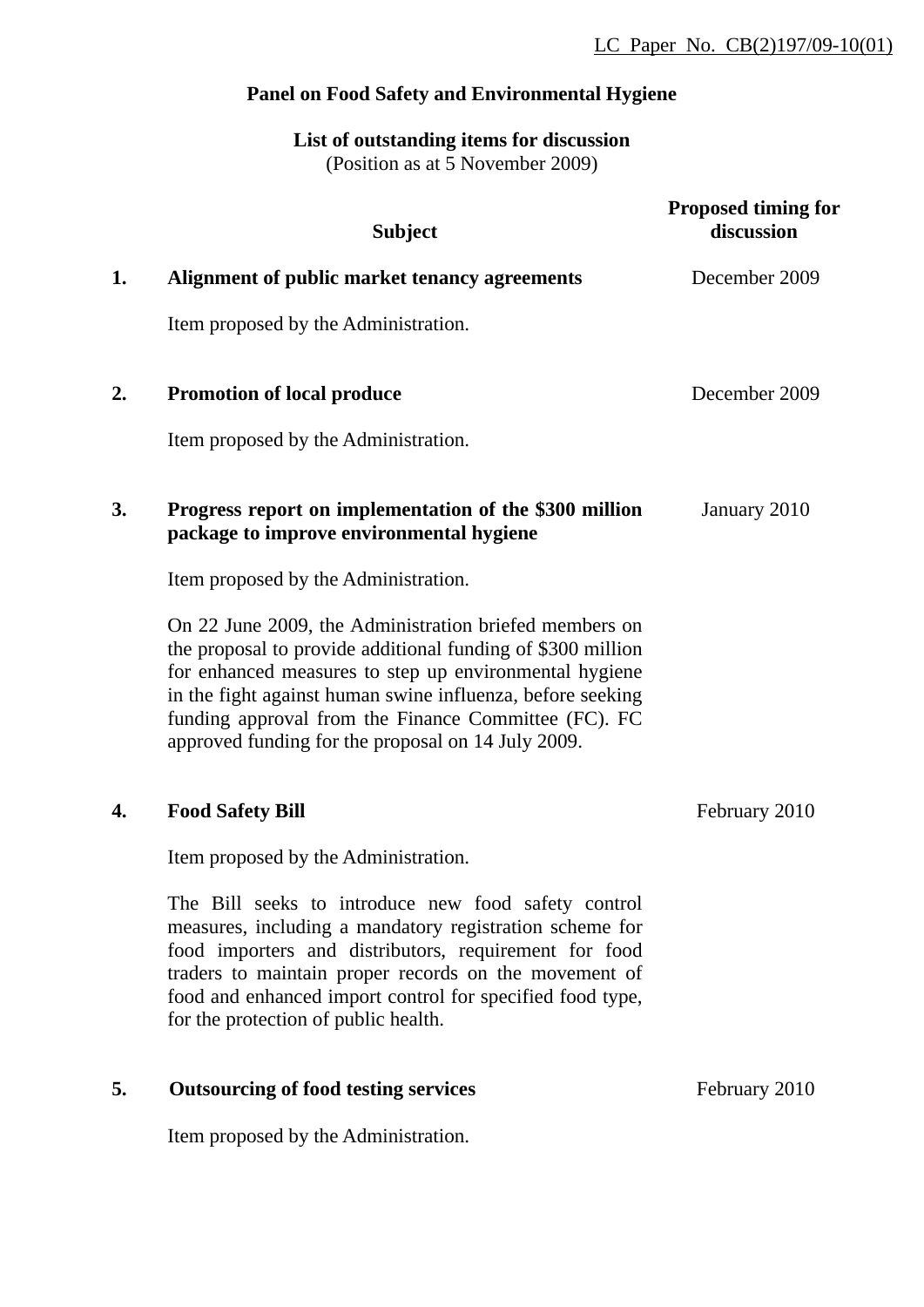- 2 -

#### **6. Poultry slaughtering and processing plant**

At the Panel's special meeting on 13 October 2006, the Administration advised that it would conduct an Environmental Impact Assessment study and initiate an invitation for Expression of Interest exercise for the poultry slaughtering and processing plant (PSPP), which was expected to come into operation in 2009-2010 at the earliest.

On 13 November 2007, the Administration consulted the Panel on its plan to introduce a bill into LegCo in early 2008 to amend the Public Health and Municipal Services Ordinance (Cap. 132) to empower the Secretary for Food and Health to make regulations for the control of slaughtering activities of live poultry and the operation of PSPP. The Panel passed a motion expressing opposition to the introduction of any legislation related to the development of PSPP to LegCo for scrutiny before a consensus had been reached between the Administration and the whole live poultry trade on the surrender of licences/tenancies and measures to safeguard the livelihood of those people in the trade.

Following the gazettal of the Food Business (Amendment) Regulation 2008 to ban overnight stocking of live poultry at retail outlets which came into operation on 2 July 2008, the Administration would revisit its plan to develop a PSPP in Hong Kong.

#### **7. Implementation of the Nutrition Labelling Scheme**

Item proposed by the Administration.

On 22 June 2009, the Administration briefed members on the actions taken in preparation for implementing the Nutrition Labelling Scheme, which would come into force on 1 July 2010 after a two-year grace period.

#### **8. Supply of public niches and regulation of private columbaria and funeral trades**

As agreed by the Convenor and LegCo Members at the meeting with Kowloon City District Council (KCDC) members on 2 July 2009, the Panel was requested to consider and follow up the suggestions made by KCDC

March 2010

April 2010

April 2010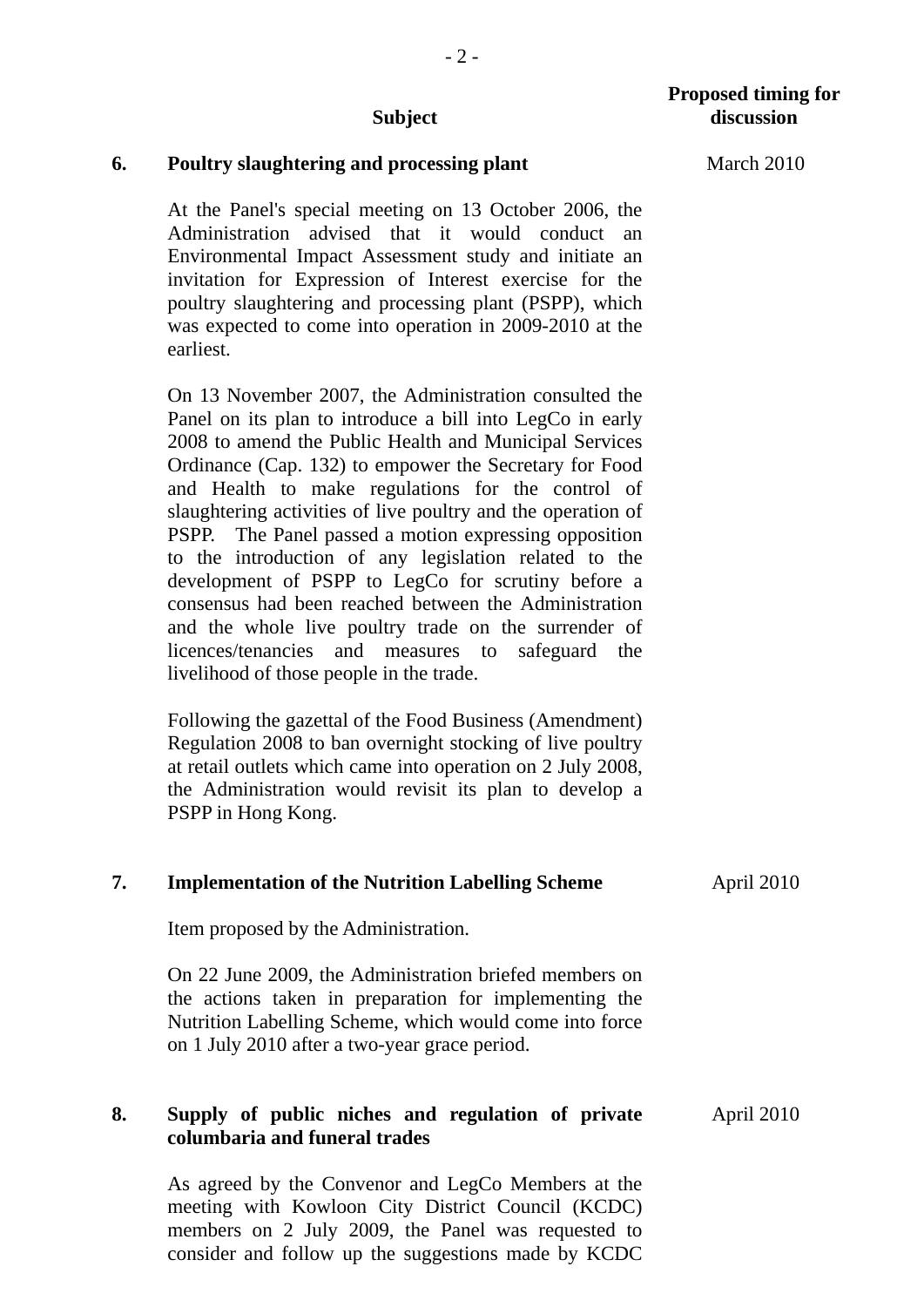members on the subject to address the issues and concerns on the operation of private columbaria and funeral trades -

- (a) to review the Town Planning Ordinance (Cap. 131) to empower the authority concerned to enforce legislation against unauthorised land uses which were non-complying with the Outline Zoning Plan (OZP), so as to tackle the proliferation of private columbaria businesses in Hung Hom, the inner part of which area was a "Residential (Group A)4" zone on the approved Hung Hom OZP where funeral facility and columbaria were not permitted;
- (b) to extend the licensing requirement for the funeral trades under the Undertakers of Burials Regulation (Cap. 132CB) to the private columbaria and funeral trades; and to step up enforcement action in monitoring non-licenced undertakers, as well as breaches of licence conditions by licenced undertakers, such as displaying of coffins in their premises and burning of joss paper in public streets;
- (c) to enact legislation to plug the loophole in the old land leases for residential areas issued by the Lands Department which impose no restrictions on the "users" of the lot concerned in setting up private columbaria businesses; and
- (d) to establish a centralised complex at a suitable location for the provision of funeral-related services and the relocation of funeral businesses from the residential areas, so as to mitigate the environmental nuisance generated by the funeral trade.

# **9. Review on the provision of cooked food markets** Item proposed by the Administration. May 2010 **10. Fisheries Protection (Amendment) Bill**  The Administration briefed the Panel on 8 March 2005 on To be confirmed

its legislative proposals to introduce a licensing scheme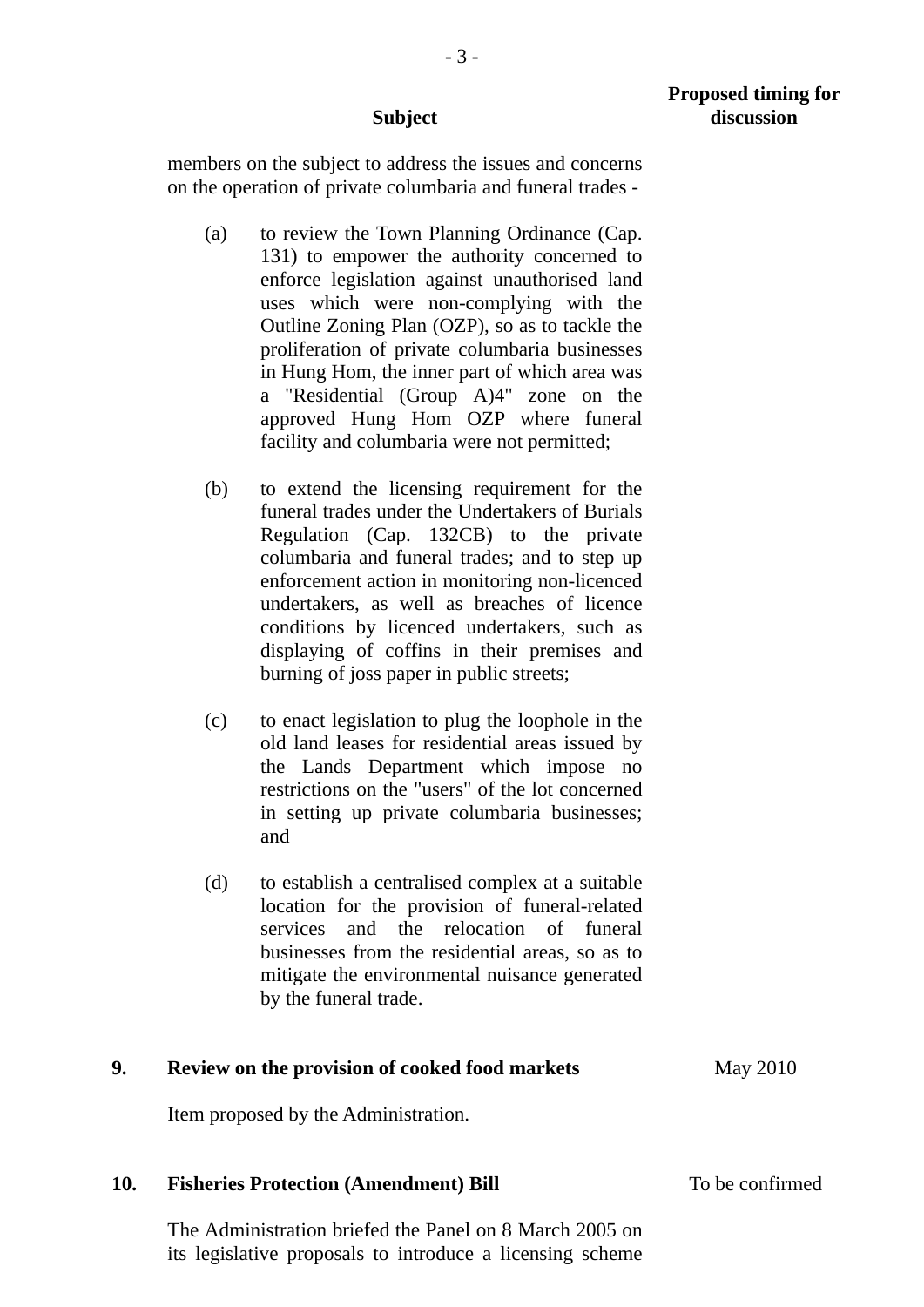$-4-$ 

## **Proposed timing for discussion**

**Subject** 

for fishing vessels, designate fisheries protection areas within Hong Kong and implement a closed season for fishing in order to conserve fisheries resources. The Panel subsequently held a special meeting on 26 April 2005 to gauge the views of the fishing industry and concerned organisations on the proposals.

The green groups and academics were in support of the prohibition of bottom trawling in Hong Kong, and also the proposed licensing system and designation of fisheries protection areas. While many fisheries organisations which gave views to the Panel generally supported a user-friendly licensing system and the designation of fisheries protection areas, almost all of them opposed the "closed season" proposal. They strongly urged the Administration to provide compensation and assistance to the fishermen. The Administration was requested to further discuss with the industry before introducing the amendment bill into the Legislative Council (LegCo).

 The Administration has suggested that this item be discussed in conjunction with the item on sustainable development of agricultural and fisheries industries.

#### **11. Code of practice for pig farming**

The Panel discussed with the Administration on its proposal to introduce a Code of Practice (CoP) for pig farming to licensed pig farms on 11 March and 8 April 2008. Affected pig farmers also attended the meeting on 8 April 2008 to give views on the proposal.

The affected pig farmers' major concern was that failure to comply with the CoP might result in revocation of licence. Members urged the Administration to consider establishing a formal appeal mechanism to address the trade's concern.

#### **12. Amendments to the Imported Game, Meat and Poultry Regulations**  To be confirmed

Item proposed by the Administration to include poultry eggs in the Imported Game, Meat and Poultry Regulations (Cap. 132AK).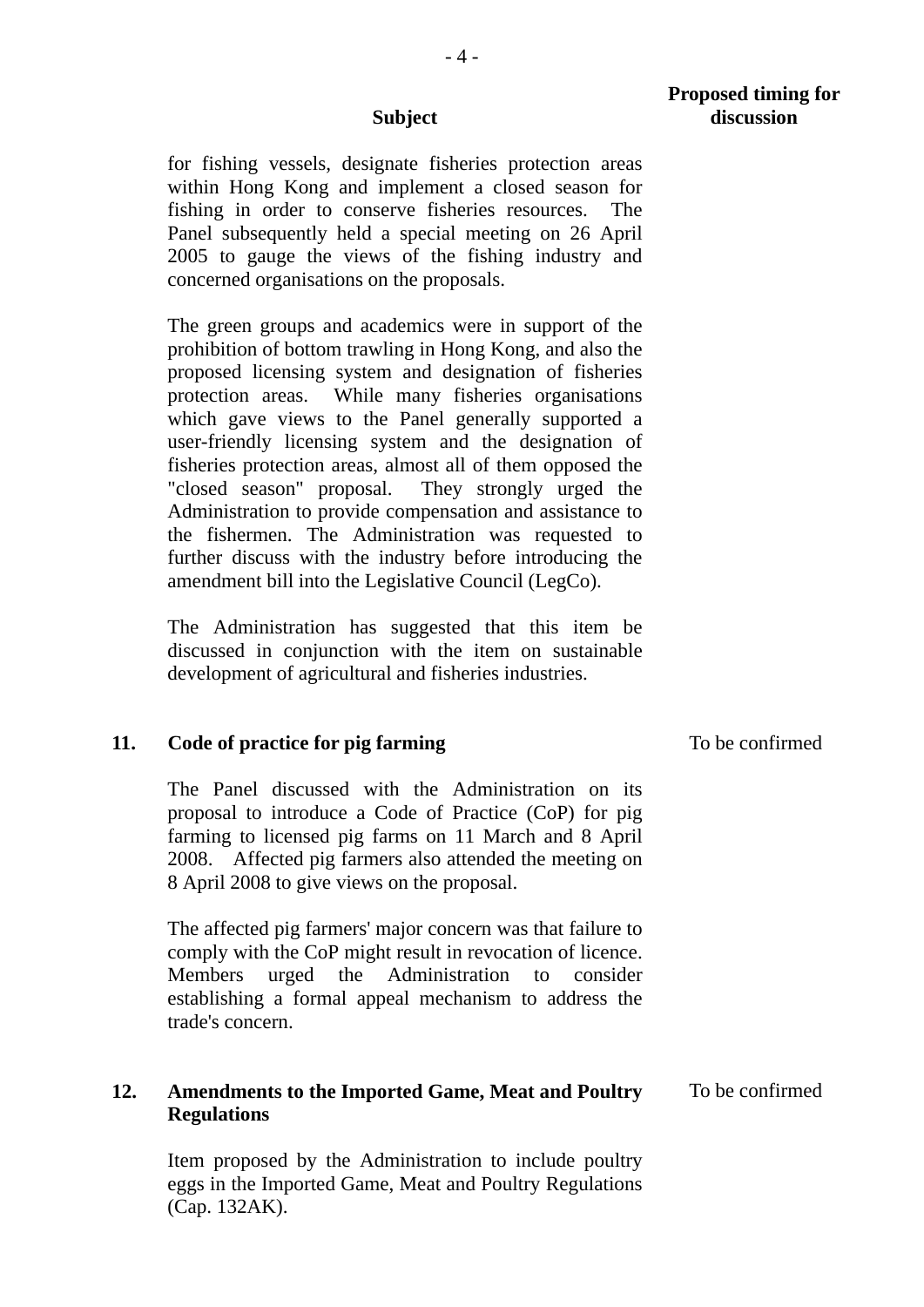# **13. Proposed amendments to the Prevention of Cruelty to Animals Ordinance (Cap. 169) and the Public Health (Animals & Birds) (Animal Traders) Regulations (Cap. 139B)**

On 19 February 2008, the Administration sought the Panel's views on its preliminary legislative proposals to amend the Prevention of Cruelty to Animals Ordinance (Cap. 169) (such as early release or disposal of seized animals and prohibiting repeated offenders against animal welfare from keeping animals) and the Public Health (Animals and Birds) (Animal Traders) Regulations (Cap. 139B) (such as increasing the maximum penalty for illegal trading and empowering the Director of Agriculture, Fisheries and Conservation to revoke licence).

While welcoming the Administration's legislative proposals, some members considered that abandonment of animals should be made an offence under Cap. 169. Concern was also raised that people might take advantage of the loophole in Cap. 139B, as persons selling animals kept by them as pets or offspring of their pets were not subject to regulation. The Administration advised that it would consult the Panel on its finalised proposals to amend Cap. 169 and Cap. 139B in due course.

| 14. | Regulation of veterinary drugs in food               | To be confirmed |
|-----|------------------------------------------------------|-----------------|
|     | Item proposed by the Administration in the 2007-2008 |                 |

Item proposed by the Administration in the 2007-2008 legislative session.

#### **15. Labelling of genetically modified food**  To be confirmed

At the meeting on 8 July 2008, the Administration briefed the Panel on the findings of the evaluation study on the effectiveness of the "Guidelines on voluntary labelling of genetically modified (GM) food". The Administration advised that the findings illustrated that there was no pressing need for mandatory labelling. The Panel passed a motion urging the Government to draw reference from other countries' experience and introduce expeditiously a mandatory labelling scheme for GM food.

At the meeting between LegCo Members and Eastern District Council (EDC) members on 12 March 2009, EDC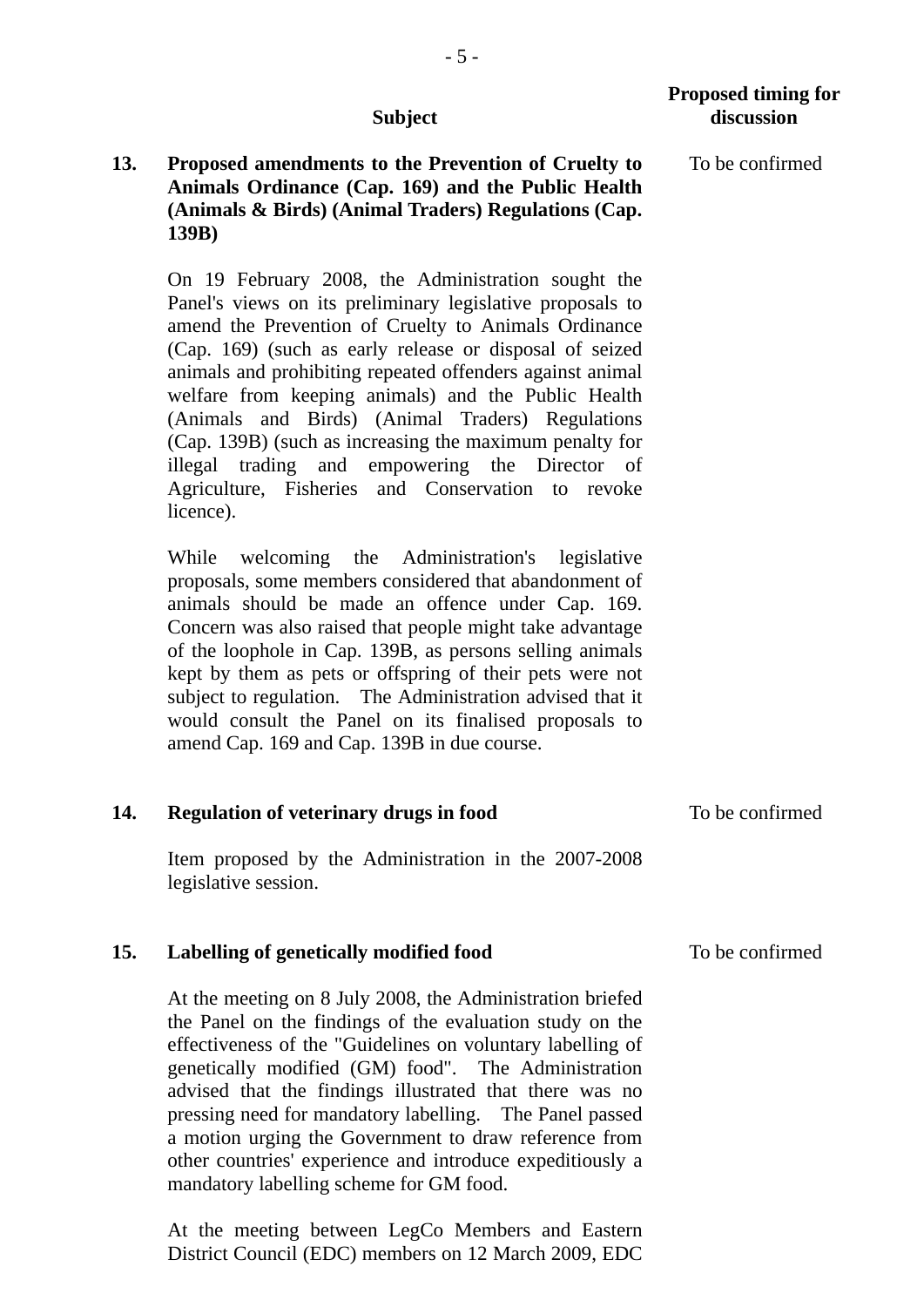members were of the view that the Government should draw reference experience from other countries, such as New Zealand, on regulating GM food.

#### **16. Review of the structure of FEHD and the Agriculture, Fisheries and Conservation Department (AFCD)**

At its meeting on 17 October 2005, the Panel was briefed on the Administration's plan to re-organise FEHD and AFCD into the Agriculture, Environmental Hygiene and Conservation Department (AEHCD) and the Food Safety, Inspection and Quarantine Department (FSIQD) to enhance food safety and veterinary public health control in Hong Kong. A Centre for Food Safety (CFS) was also proposed to be set up within FSIQD. Members were generally supportive of the plan to establish a dedicated department to regulate all matters related to food safety and they would wish to see the new department set up as soon as possible.

When the Administration briefed the staff of AFCD and FEHD on its proposal, the majority of AFCD's nature conservation and country/marine parks staff expressed their preference for the direct transfer of their functions and staff to the Environmental Protection Department (EPD). As advised by the Administration, the then Secretary for the Environment, Transport and Works also supported the transfer. In the light of this, the Administration had subsequently revised its original proposal. Under the revised proposal, the new AEHCD would be responsible for promoting and facilitating the development of agriculture and fisheries activities in Hong Kong and maintaining environmental hygiene. The Country/Marine Parks and Conservation Branches of AFCD would be merged with EPD.

The Panel held four joint meetings with the Panel on Environmental Affairs on 29 November 2005, 15 December 2005, 6 January 2006 and 17 January 2006 to discuss the revised re-organisation proposal. The Panel also received views from the relevant trades, experts, academics and staff of the affected departments on 15 December 2005 and 6 January 2006.

Many staff associations in the affected departments expressed strong views against the Administration's proposal of re-organising AFCD and FEHD, and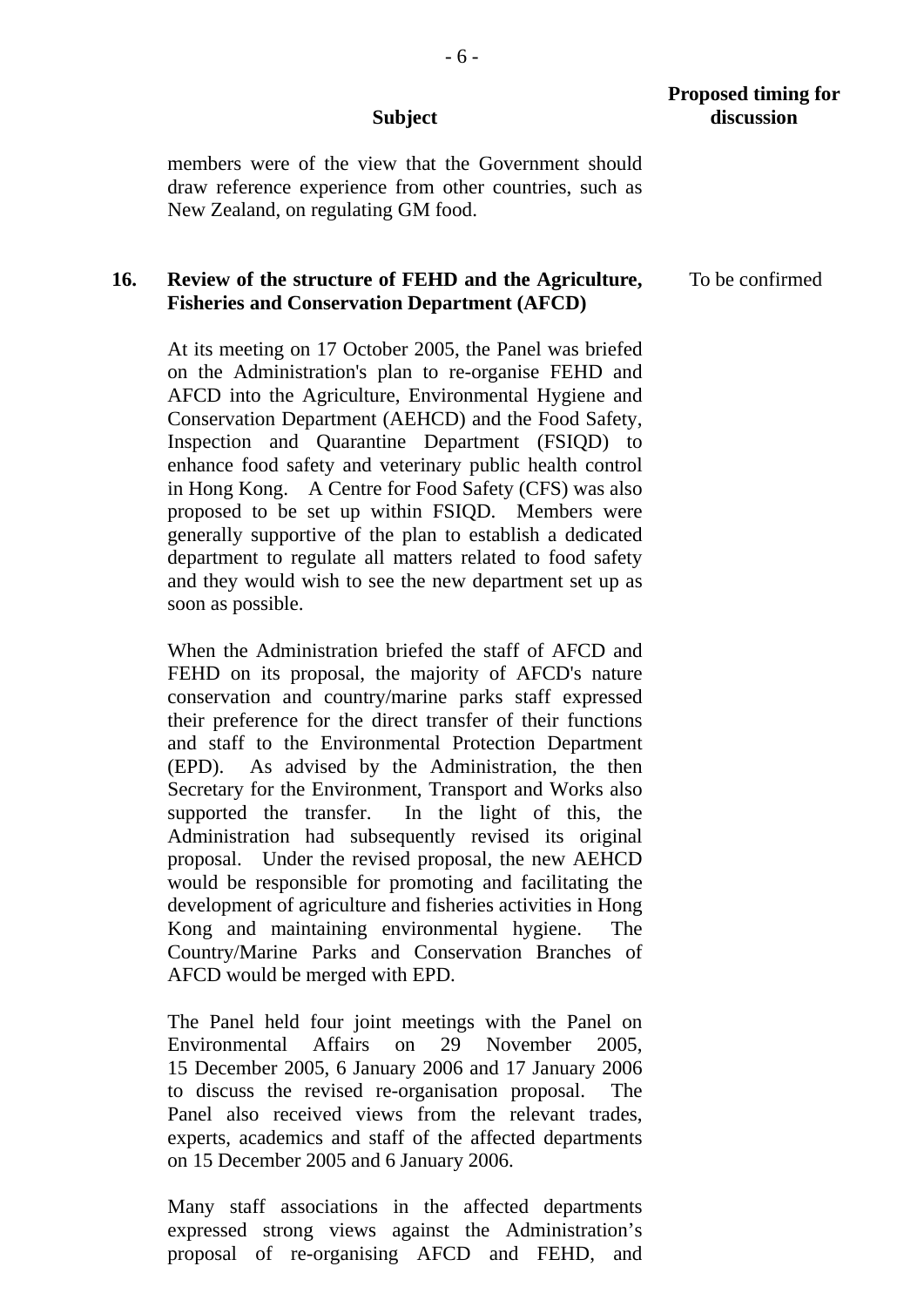transferring AFCD's nature conservation and country/marine park staff to EPD. Some members also expressed reservations that the regulatory and facilitation functions in respect of agriculture and fisheries activities should be carried out by two separate departments (i.e. AEHCD and FSIQD).

In view of the concerns expressed by members and staff associations, the Administration paper subsequently presented to the Panel on 17 January 2006 a proposal to set up CFS under FEHD as the first step to enhance food safety control. The proposals in relation to the separation of regulatory and promotion functions for agriculture and fisheries industries and the transfer of country/marine park functions to EPD were withheld, pending further consultation with stakeholders. The Panel supported the speedy establishment of CFS under FEHD.

When the Panel discussed with the Administration on the work of CFS on 10 July 2007, the Administration advised that it would review the structure of FEHD and AFCD after the enactment of the new Food Safety Bill.

#### **17. Follow-up actions referred by the Subcommittee on Public Health (Animals and Birds) (Exhibitions) (Amendment) Regulation 2006**  To be confirmed

At the request of the Subcommittee on Public Health (Animals and Birds) (Exhibitions) (Amendment) Regulation 2006, the Administration agreed to review the fees for application for an exhibition licence for animals and birds and licence renewal fees in the context of the general review of Government's fees and charges, and report the outcome to the Panel in due course.

#### **18. Alignment of FEHD fees and charges**

On 30 November 2001, the Administration briefed the Panel on the way forward to align FEHD fees and charges following the dissolution of the former Provisional Urban Council and Provisional Regional Council in 2000. Members noted that the Administration had completed the computation of costs for the provision of 94 items of services inherited from the two former municipal councils, and the initial findings revealed that a majority of the fees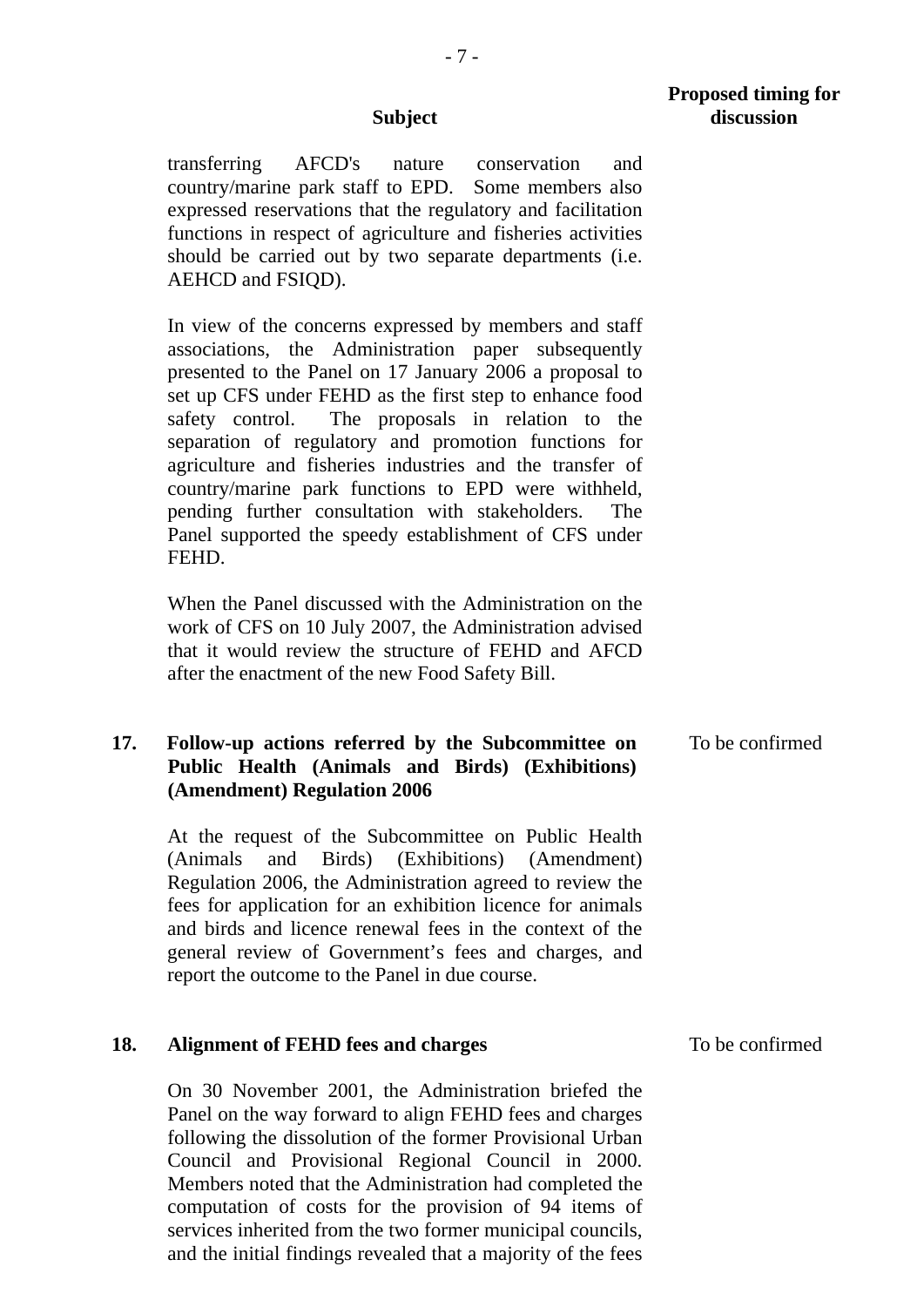|     | <b>Subject</b>  |                                                                                                                                                                                                                                                                                                                                                                            | <b>Proposed timing for</b><br>discussion |  |
|-----|-----------------|----------------------------------------------------------------------------------------------------------------------------------------------------------------------------------------------------------------------------------------------------------------------------------------------------------------------------------------------------------------------------|------------------------------------------|--|
|     | economic        | and charges might have to be increased. In view of the<br>downturn, members<br>supported<br>the<br>Administration's decision to continue to freeze FEHD fees<br>and charges at the existing level up to 31 December 2002.                                                                                                                                                  |                                          |  |
|     | charges.        | On 24 February 2003, the Administration informed the<br>Panel that it would need more time to work out an<br>alignment proposal for the various FEHD fees and                                                                                                                                                                                                              |                                          |  |
| 19. |                 | Hygiene conditions of food premises operating under<br>the food factory licences                                                                                                                                                                                                                                                                                           | To be confirmed                          |  |
|     |                 | At the meeting between LegCo Members and members of<br>Wan Chai District Council (WCDC) held on 5 May 2005,<br>some WCDC members expressed concern about the lack<br>of enforcement actions by FEHD against the unhygienic<br>operation of food businesses selling takeaway food. The<br>above concern was referred to the Panel for follow-up<br>with the Administration. |                                          |  |
| 20. | without licence | Control measures against food businesses operating                                                                                                                                                                                                                                                                                                                         | To be confirmed                          |  |
|     |                 | The above subject was discussed by the Panel on two<br>occasions on 14 December 2004 and 8 March 2005. The<br>Administration's proposed control measures against food<br>businesses operating without licence were as follows -                                                                                                                                            |                                          |  |
|     | (a)             | upon detection of unlicensed food business<br>conducted at any premises, staff of FEHD<br>would take immediate enforcement<br>action<br>against the person/corporation in charge of the<br>business at the time;                                                                                                                                                           |                                          |  |
|     | (b)             | FEHD would stop processing the application<br>for licence filed by that person/corporation in<br>respect of the premises in (a) above; and                                                                                                                                                                                                                                 |                                          |  |
|     | (c)             | if FEHD proceeded with prosecution action and<br>upon conviction, FEHD might refuse<br>the<br>and impose a ban<br>application<br>the<br>on<br>person/corporation convicted to obtain a licence<br>for six months after taking into consideration all<br>relevant factors, counting from the date of                                                                        |                                          |  |

conviction; or where FEHD did not proceed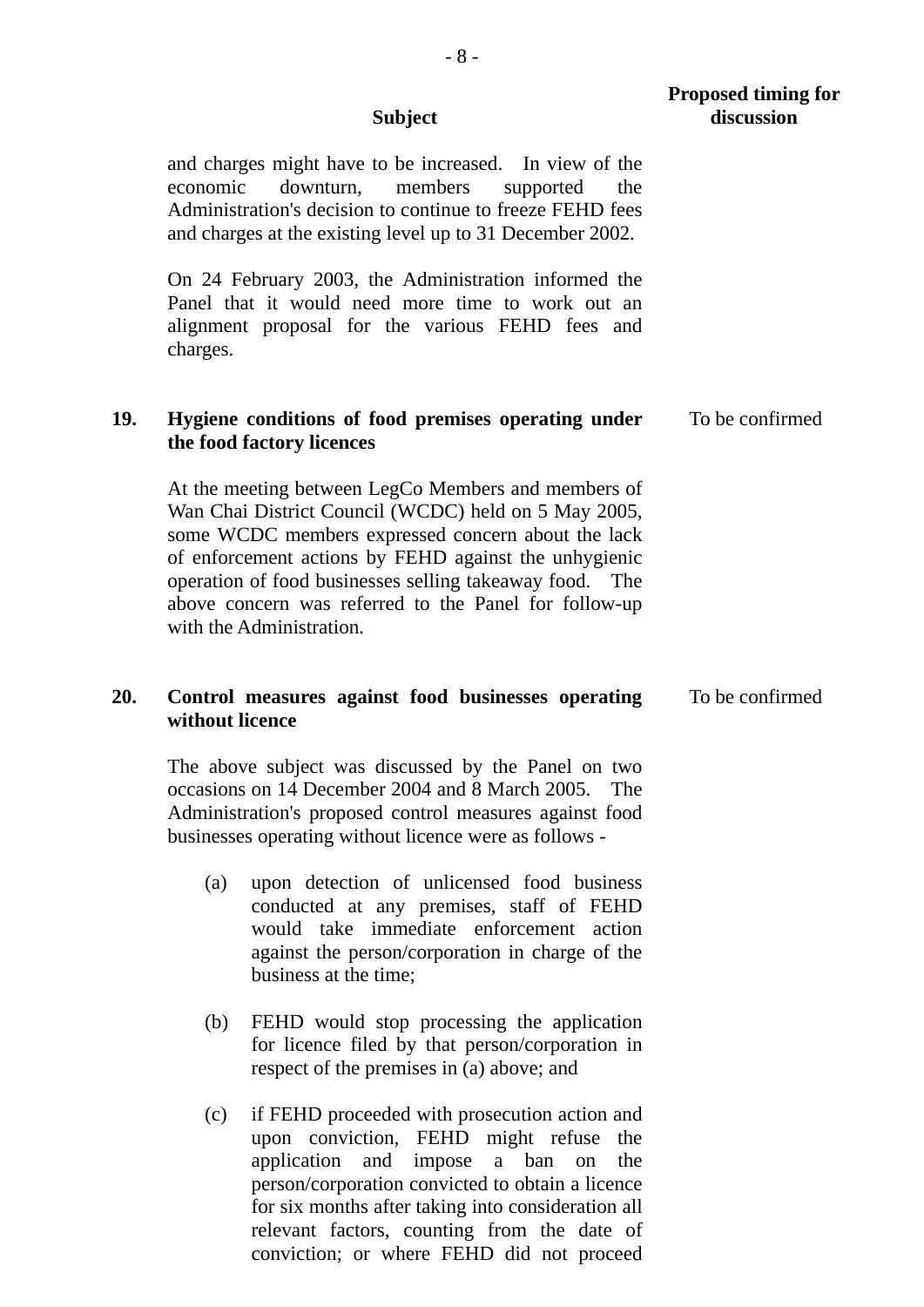- 9 -

with prosecution action or in the case of acquittal, the application process would be

reactivated immediately.

Some members considered the proposed measures inadequate to deter the operation of food business without licence and suggested that the Director of Food and Environmental Hygiene should be empowered to make a closure order against unlicensed food establishments, without having to apply to the court. A member, however, pointed out that the measure in (c) above could easily be circumvented as the applicant could always appoint another person to apply for a fresh licence.

 The Administration was requested to consider members' views and revert to the Panel.

#### **21. Recommendations of Team Clean's Final Report on Measures to Improve Environmental Hygiene in Hong Kong**  To be confirmed

 The Panel agreed at its meeting on 26 September 2003 to follow up the following measures recommended by Team Clean in its Final Report on Measures to Improve Environmental Hygiene in Hong Kong published in August 2003 -

- (a) introducing a demerit points system (DPS) for tenants of public markets. Under the DPS, tenants who accumulate a certain number of points within a 12-month period will have their tenancy terminated. Tenants whose tenancies have been revoked would also be prevented from bidding for other stalls for one year;
- (b) tightening the licensing requirements for food factories;
- (c) strengthening the sanction regime against licensed food premises, such as revamping the current DPS to make it more stringent, making licensees responsible for hygiene breaches committed by their staff and widely publicising the business names and photographs of food premises convicted of an offence relating to the sale or preparation for sale of any food for human consumption; and